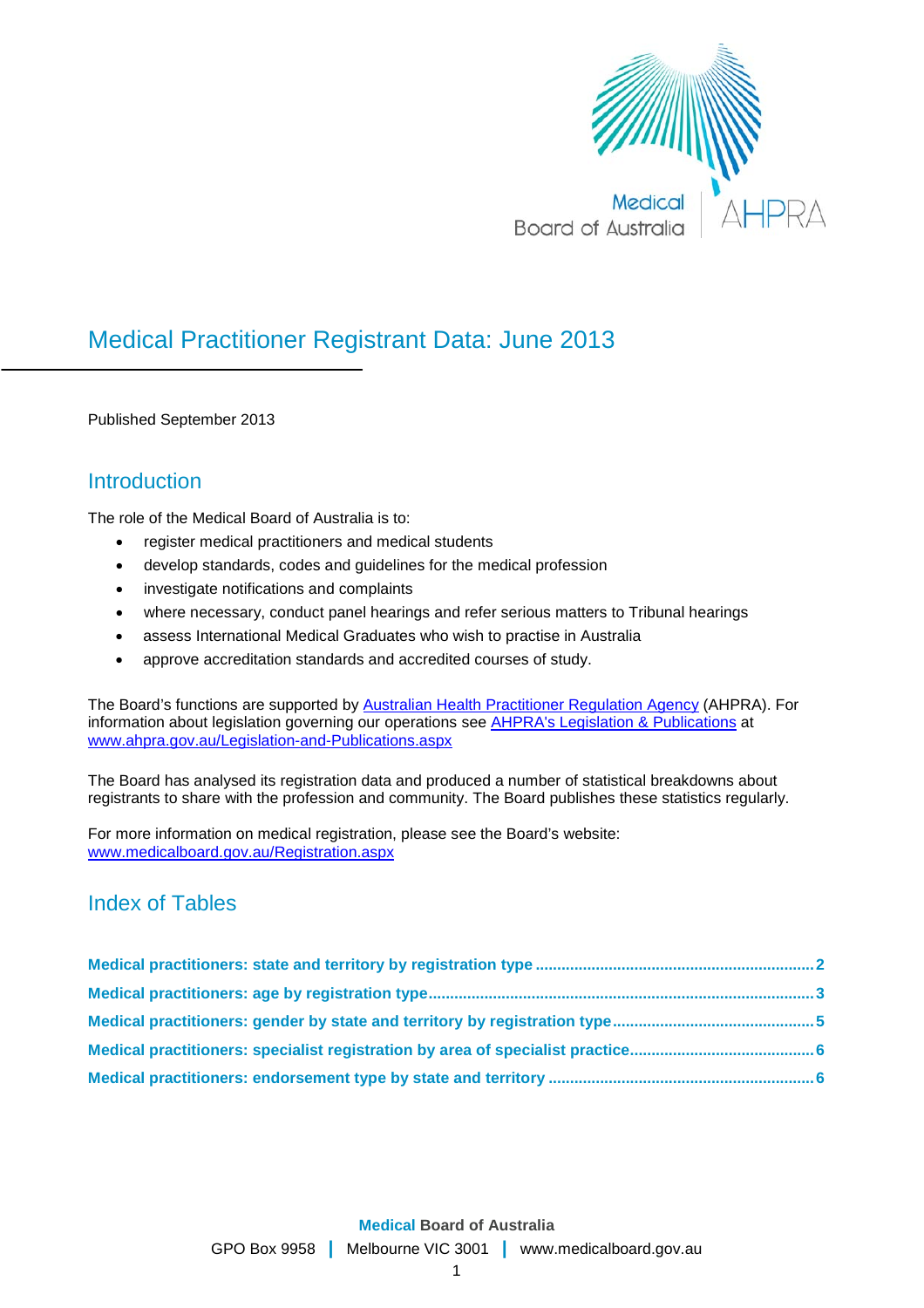## **Medical practitioners: state and territory by registration type**

**Medical Practitioners: Registration Type by State**

| <b>State</b>                | <b>General</b> | <b>General</b><br>and<br><b>Specialist</b> | <b>General</b><br>(Teaching<br>and<br>Assessing) | <b>General</b><br><b>Teaching</b><br>and<br>Assessing)<br>and<br><b>Specialist</b> | <b>Limited</b>  |                                                              |                           |                                          |                | <b>Limited</b><br>(Public<br>Interest -<br><b>Occasional</b><br><b>Practice)</b> | Non-<br>practising | <b>Provisional</b> | <b>Specialist</b> | <b>Total</b> | $%$ By<br><b>State</b> |
|-----------------------------|----------------|--------------------------------------------|--------------------------------------------------|------------------------------------------------------------------------------------|-----------------|--------------------------------------------------------------|---------------------------|------------------------------------------|----------------|----------------------------------------------------------------------------------|--------------------|--------------------|-------------------|--------------|------------------------|
|                             |                |                                            |                                                  |                                                                                    | Area of<br>need | <b>Postgraduate</b><br>training or<br>supervised<br>practice | <b>Public</b><br>interest | <b>Teaching</b><br><b>or</b><br>research |                |                                                                                  |                    |                    |                   |              |                        |
| <b>ACT</b>                  | 584            | 893                                        |                                                  |                                                                                    | 22              | 69                                                           |                           |                                          | 2              | 35                                                                               | 38                 | 109                | 140               | 1,894        | 1.98%                  |
| <b>NSW</b>                  | 9,304          | 15,731                                     | 8                                                |                                                                                    | 155             | 1,257                                                        |                           | 8                                        | 26             | 570                                                                              | 638                | 1,061              | 1,574             | 30,333       | 31.7%                  |
| <b>NT</b>                   | 385            | 351                                        |                                                  |                                                                                    | 77              | 12                                                           |                           |                                          | $\overline{4}$ |                                                                                  | $\overline{7}$     | 53                 | 102               | 992          | 1.04%                  |
| <b>QLD</b>                  | 6,029          | 8,512                                      | 6                                                |                                                                                    | 585             | 269                                                          |                           | 3                                        | 35             | 145                                                                              | 235                | 745                | 1,848             | 18,413       | 19.24%                 |
| <b>SA</b>                   | 2,123          | 3,911                                      | 6                                                |                                                                                    | 105             | 346                                                          |                           | 3                                        | 12             | $\overline{ }$                                                                   | 133                | 287                | 476               | 7,403        | 7.74%                  |
| <b>TAS</b>                  | 566            | 1,052                                      | $\mathbf{1}$                                     |                                                                                    | 65              | 55                                                           |                           |                                          | $\overline{4}$ | 43                                                                               | 45                 | 92                 | 205               | 2,128        | 2.22%                  |
| <b>VIC</b>                  | 7,092          | 12,285                                     | $\overline{7}$                                   |                                                                                    | 353             | 810                                                          |                           | 3                                        | 26             | $\overline{7}$                                                                   | 570                | 829                | 1,418             | 23,402       | 24.46%                 |
| <b>WA</b>                   | 2,722          | 4,060                                      | $\overline{2}$                                   |                                                                                    | 638             | 168                                                          | 5                         | $\overline{4}$                           | 14             | 279                                                                              | 193                | 338                | 1,003             | 9,426        | 9.85%                  |
| <b>Not</b><br><b>Stated</b> | 488            | 415                                        |                                                  |                                                                                    | 6               | 5                                                            |                           |                                          |                | 9                                                                                | 518                | 8                  | 250               | 1,699        | 1.78%                  |
| <b>Total</b>                | 29,293         | 47,210                                     | 30                                               | $\mathcal{D}$                                                                      | 2,006           | 2,991                                                        |                           | 22                                       | 123            | 1,089                                                                            | 2,377              | 3,522              | 7,016             | 95,690       |                        |

## **Medical practitioners: Percent by state and territory**

<span id="page-1-0"></span>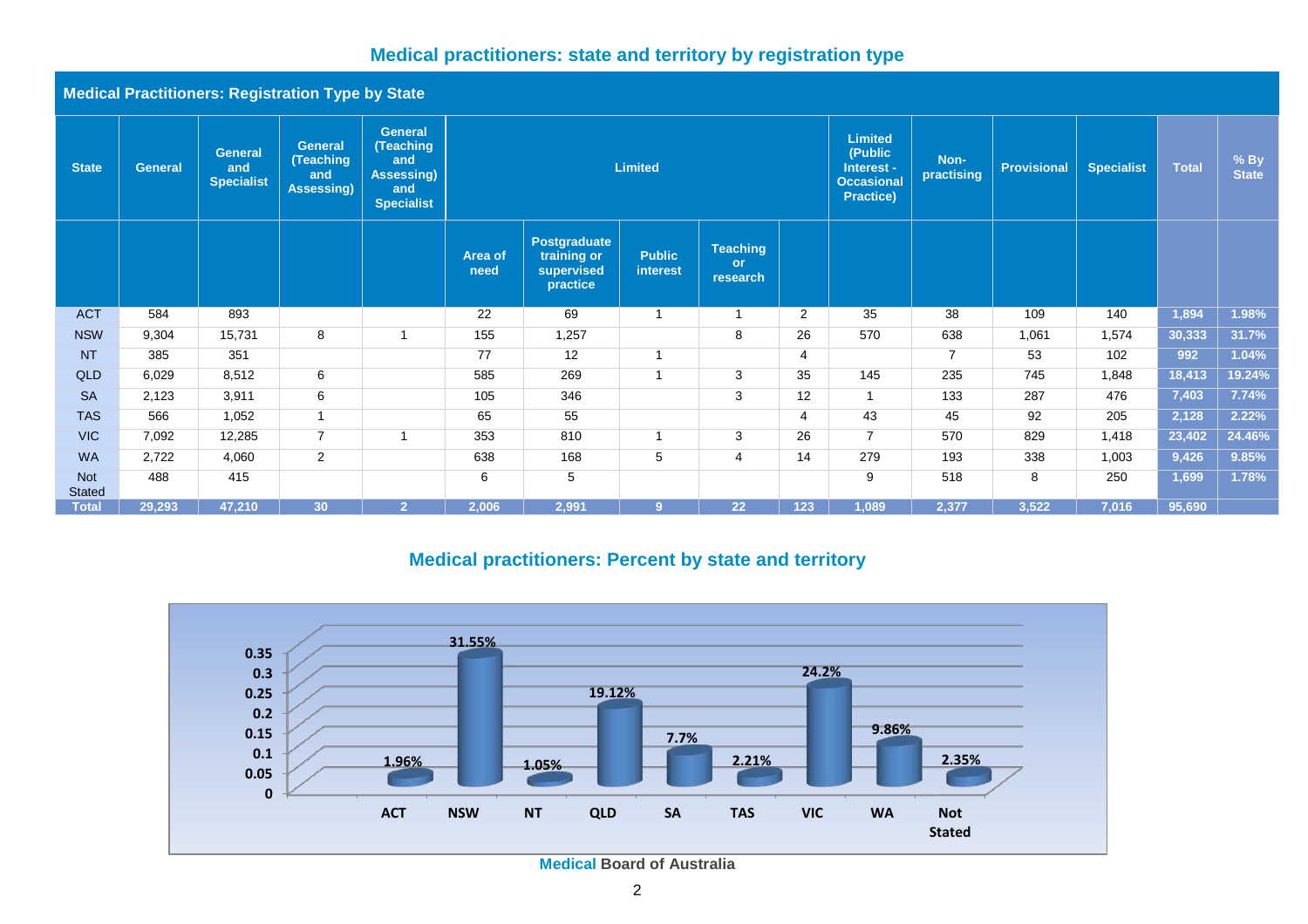# **Medical practitioners: age by registration type**

<span id="page-2-0"></span>

|                      | <b>Medical Practitioners: Registration by Age and Registration Type</b> |                                                         |                                                                                     |                                            |                   |                    |                           |                                                              |                                  |                                          |                         |                                                                                  |                    |                 |                               |
|----------------------|-------------------------------------------------------------------------|---------------------------------------------------------|-------------------------------------------------------------------------------------|--------------------------------------------|-------------------|--------------------|---------------------------|--------------------------------------------------------------|----------------------------------|------------------------------------------|-------------------------|----------------------------------------------------------------------------------|--------------------|-----------------|-------------------------------|
| Age<br><b>Group</b>  | <b>General</b>                                                          | <b>General</b><br>(Teaching<br>and<br><b>Assessing)</b> | <b>General</b><br>(Teaching<br>and<br><b>Assessing)</b><br>and<br><b>Specialist</b> | <b>General</b><br>and<br><b>Specialist</b> | <b>Specialist</b> | <b>Provisional</b> |                           | <b>Limited</b>                                               |                                  |                                          |                         | <b>Limited</b><br>(Public<br>Interest -<br><b>Occasional</b><br><b>Practice)</b> | Non-<br>practising | <b>Total</b>    | $%$ By<br>Age<br><b>Group</b> |
|                      |                                                                         |                                                         |                                                                                     |                                            |                   |                    | <b>Area</b><br>of<br>need | <b>Postgraduate</b><br>training or<br>supervised<br>practice | <b>Public</b><br><b>interest</b> | <b>Teaching</b><br><b>or</b><br>research |                         |                                                                                  |                    |                 |                               |
| < 25                 | 121                                                                     |                                                         |                                                                                     | 9                                          | 1                 | 628                |                           | $\overline{2}$                                               |                                  |                                          |                         |                                                                                  | 3                  | 764             | 0.8%                          |
| $25 - 29$            | 7,171                                                                   |                                                         |                                                                                     | $\sqrt{5}$                                 | 3                 | 2,044              | 420                       | 545                                                          |                                  | $\overline{1}$                           | 18                      |                                                                                  | 29                 | 10,236          | 10.7%                         |
| $30 - 34$            | 9,194                                                                   |                                                         |                                                                                     | 1,298                                      | 256               | 514                | 365                       | 728                                                          |                                  | 5                                        | 35                      | $\overline{1}$                                                                   | 127                | 12,523          | 13.09%                        |
| $35 - 39$            | 5,073                                                                   | $\overline{1}$                                          |                                                                                     | 5,227                                      | 913               | 177                | 370                       | 914                                                          |                                  | 10                                       | 30                      | 2                                                                                | 225                | 12,942          | 13.52%                        |
| $40 - 44$            | 2,534                                                                   | $\overline{c}$                                          | 1                                                                                   | 6,456                                      | 1,554             | 86                 | 323                       | 483                                                          | $\mathbf{1}$                     | $\overline{c}$                           | 18                      | 8                                                                                | 242                | 11,710          | 12.24%                        |
| $45 - 49$            | 1,640                                                                   | $\overline{c}$                                          |                                                                                     | 6,537                                      | 1,631             | 39                 | 219                       | 198                                                          | $\mathbf{1}$                     | $\overline{1}$                           | 8                       | 9                                                                                | 191                | 10,476          | 10.95%                        |
| $50 - 54$            | 1.218                                                                   | $\overline{2}$                                          |                                                                                     | 7,208                                      | 1,212             | 21                 | 141                       | 72                                                           | 3                                |                                          | 3                       | 10 <sup>1</sup>                                                                  | 245                | 10,135          | 10.59%                        |
| $55 - 59$            | 913                                                                     | $\overline{3}$                                          |                                                                                     | 6,801                                      | 747               | $\overline{7}$     | 84                        | 33                                                           |                                  | $\overline{c}$                           | $\overline{7}$          | 22                                                                               | 199                | 8,818           | 9.22%                         |
| $60 - 64$            | 576                                                                     | $\mathbf{1}$                                            | 1                                                                                   | 5,511                                      | 413               | 3                  | 53                        | 11                                                           | $\overline{1}$                   | $\overline{1}$                           | 3                       | 36                                                                               | 196                | 6,806           | 7.11%                         |
| $65 - 69$            | 365                                                                     | 6                                                       |                                                                                     | 4,203                                      | 188               |                    | 22                        | 3                                                            | $\mathbf{1}$                     |                                          | $\overline{\mathbf{1}}$ | 114                                                                              | 224                | 5,127           | 5.36%                         |
| $70 - 74$            | 248                                                                     | 4                                                       |                                                                                     | 2,297                                      | 64                |                    | 6                         | $\overline{1}$                                               | 2                                |                                          |                         | 238                                                                              | 211                | 3,071           | 3.21%                         |
| $75 - 79$            | 108                                                                     | 4                                                       |                                                                                     | 871                                        | 23                |                    | $\overline{ }$            |                                                              |                                  |                                          |                         | 202                                                                              | 174                | 1,383           | 1.45%                         |
| $80 +$               | 128                                                                     | 5                                                       |                                                                                     | 787                                        | 11                |                    | 1                         |                                                              |                                  |                                          |                         | 441                                                                              | 311                | 1,684           | 1.76%                         |
| Not<br><b>Stated</b> | $\overline{4}$                                                          |                                                         |                                                                                     |                                            |                   | 3                  |                           |                                                              |                                  |                                          |                         | 6                                                                                |                    | 15 <sub>1</sub> | 0.02%                         |
| <b>Total</b>         | 29,293                                                                  | 30                                                      | 2 <sup>7</sup>                                                                      | 47,210                                     | 7,016             | 3,522              | 2,006                     | 2,991                                                        | 9                                | $\overline{22}$                          | 123                     | 1,089                                                                            | 2,377              | 95,690          |                               |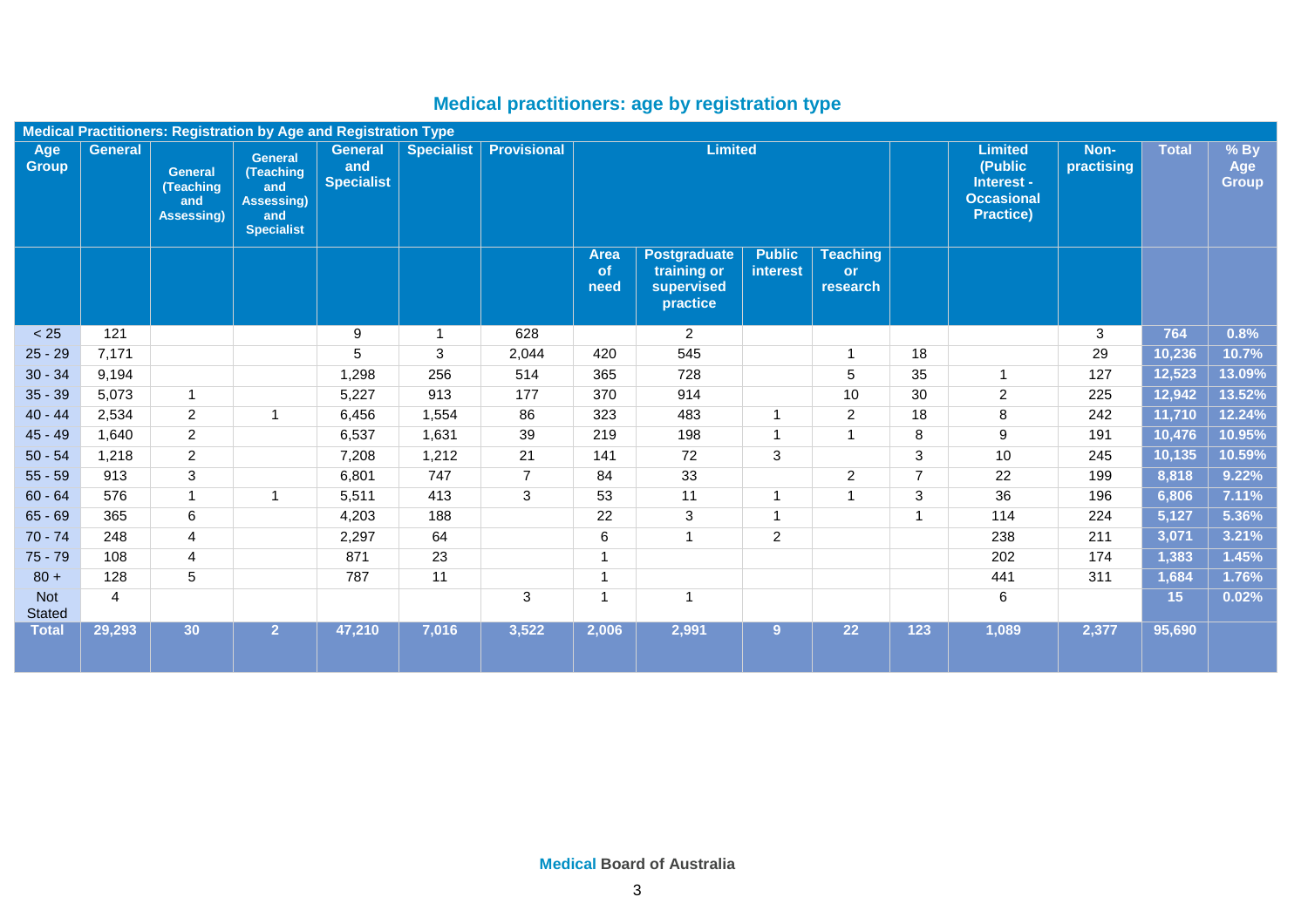## **Percent by age group**

<span id="page-3-0"></span>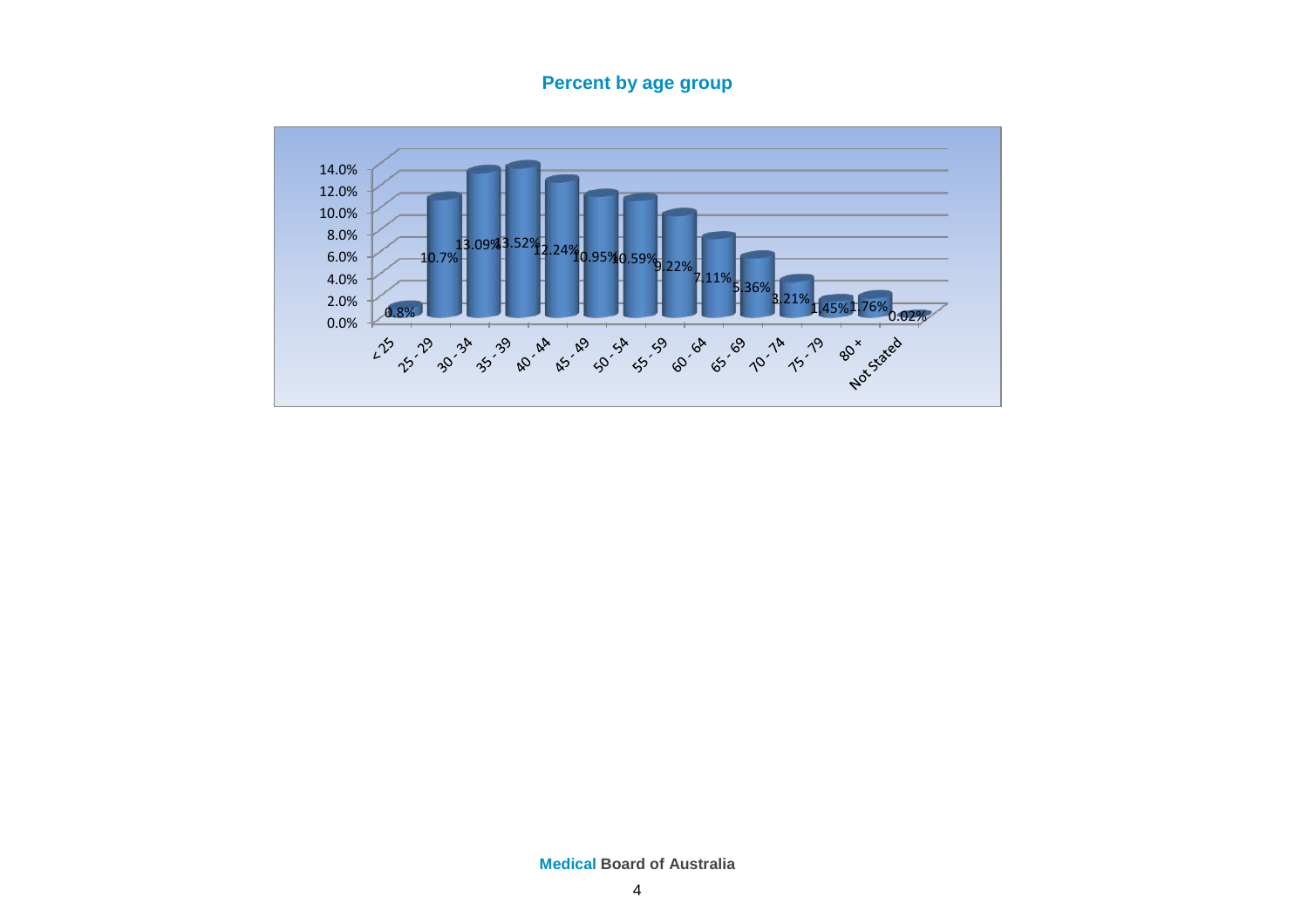# **Medical practitioners: gender by state and territory by registration type**

| <b>Medical Practitioners: Registration by Sex by State</b> |  |  |  |
|------------------------------------------------------------|--|--|--|
|------------------------------------------------------------|--|--|--|

| <b>Sex</b>   | <b>State</b>  | <b>General</b> | <b>General</b><br>(Teaching<br>and<br>Assessing) | <b>General</b><br>(Teaching<br>and<br><b>Assessing)</b><br>and<br><b>Specialist</b> | <b>General</b><br>and<br><b>Specialist</b> | <b>Limited</b>  |                                                       |                           |                                          |                  | <b>Limited</b><br>(Public<br>Interest -<br><b>Occasional</b><br><b>Practice)</b> | Non-<br>practising | <b>Provisional</b> | <b>Specialist</b> | <b>Total</b><br><b>Count</b> | $%$ By<br>Sex By<br><b>State</b> |
|--------------|---------------|----------------|--------------------------------------------------|-------------------------------------------------------------------------------------|--------------------------------------------|-----------------|-------------------------------------------------------|---------------------------|------------------------------------------|------------------|----------------------------------------------------------------------------------|--------------------|--------------------|-------------------|------------------------------|----------------------------------|
|              |               |                |                                                  |                                                                                     |                                            | Area of<br>need | Postgraduate<br>training or<br>supervised<br>practice | <b>Public</b><br>interest | <b>Teaching</b><br><b>or</b><br>research |                  |                                                                                  |                    |                    |                   |                              |                                  |
| Female       | <b>ACT</b>    | 299            |                                                  |                                                                                     | 335                                        | 9               | 31                                                    |                           | $\mathbf{1}$                             | $\overline{2}$   | 10                                                                               | 13                 | 69                 | 49                | 818                          | 0.86%                            |
|              | <b>NSW</b>    | 4,704          | $\overline{4}$                                   | $\overline{1}$                                                                      | 5,143                                      | 46              | 540                                                   |                           | 3                                        | 13               | 118                                                                              | 256                | 591                | 525               | 11,944                       | 12.43%                           |
|              | <b>NT</b>     | 215            |                                                  |                                                                                     | 155                                        | 29              | $\overline{7}$                                        |                           |                                          | $\overline{3}$   |                                                                                  | $5\overline{)}$    | 37                 | 30                | 481                          | 0.51%                            |
|              | QLD           | 2,861          | $\mathbf{1}$                                     |                                                                                     | 2,775                                      | 250             | 94                                                    |                           |                                          | 18               | 17                                                                               | 90                 | 360                | 587               | 7,053                        | 7.33%                            |
|              | SA            | 1,082          | $\mathbf{1}$                                     |                                                                                     | 1,241                                      | 30              | 135                                                   |                           | 3                                        | $\overline{3}$   |                                                                                  | 44                 | 160                | 144               | 2,843                        | 2.96%                            |
|              | <b>TAS</b>    | 291            | $\mathbf{1}$                                     |                                                                                     | 378                                        | 19              | 25                                                    |                           |                                          | 2                | 5                                                                                | 18                 | 52                 | 65                | 856                          | 0.89%                            |
|              | VIC           | 3,695          | 3                                                |                                                                                     | 4,163                                      | 107             | 360                                                   |                           | $\overline{2}$                           | 15               |                                                                                  | 212                | 433                | 449               | 9,439                        | 9.77%                            |
|              | <b>WA</b>     | 1,418          | $\mathbf{1}$                                     |                                                                                     | 1,327                                      | 284             | 59                                                    | $\overline{\mathbf{c}}$   | $\overline{2}$                           | 3                | 49                                                                               | 75                 | 196                | 321               | 3,737                        | 3.93%                            |
|              | Not<br>Stated | 181            |                                                  |                                                                                     | 104                                        | 3               | $\overline{1}$                                        |                           |                                          |                  | $\overline{2}$                                                                   | 190                | 4                  | 67                | 552                          | 0.79%                            |
|              | Sub<br>total  | 14,746         | 11                                               | $\overline{1}$                                                                      | 15,621                                     | 777             | 1,252                                                 | $2^{\circ}$               | 11                                       | 59               | 201                                                                              | 903                | 1,902              | 2,237             | 37,723                       | 39.45%                           |
| Male         | <b>ACT</b>    | 285            |                                                  |                                                                                     | 558                                        | 13              | 38                                                    | $\mathbf{1}$              |                                          |                  | 25                                                                               | 25                 | 40                 | 91                | 1,076                        | 1.1%                             |
|              | <b>NSW</b>    | 4,600          | $\overline{4}$                                   |                                                                                     | 10,588                                     | 109             | 717                                                   |                           | $\overline{5}$                           | 13               | 452                                                                              | 382                | 470                | 1,049             | 18,389                       | 19.12%                           |
|              | <b>NT</b>     | 170            |                                                  |                                                                                     | 196                                        | 48              | 5                                                     | $\mathbf{1}$              |                                          | $\mathbf{1}$     |                                                                                  | $\overline{2}$     | 16                 | 72                | 511                          | 0.54%                            |
|              | QLD           | 3,168          | $5\overline{)}$                                  |                                                                                     | 5,737                                      | 335             | 175                                                   | $\mathbf{1}$              | 3                                        | 17               | 128                                                                              | 145                | 385                | 1,261             | 11,360                       | 11.79%                           |
|              | <b>SA</b>     | 1,041          | 5                                                |                                                                                     | 2,670                                      | 75              | 211                                                   |                           |                                          | 9                | $\mathbf{1}$                                                                     | 89                 | 127                | 332               | 4,560                        | 4.74%                            |
|              | <b>TAS</b>    | 275            |                                                  |                                                                                     | 674                                        | 46              | 30                                                    |                           |                                          | $\overline{2}$   | 38                                                                               | 27                 | 40                 | 140               | 1,272                        | 1.33%                            |
|              | <b>VIC</b>    | 3,397          | $\overline{4}$                                   | $\overline{1}$                                                                      | 8,122                                      | 246             | 450                                                   | $\mathbf{1}$              | $\mathbf{1}$                             | 11               | $\overline{7}$                                                                   | 358                | 396                | 969               | 13,963                       | 14.44%                           |
|              | <b>WA</b>     | 1,304          | $\mathbf{1}$                                     |                                                                                     | 2,733                                      | 354             | 109                                                   | 3                         | $\overline{2}$                           | 11               | 230                                                                              | 118                | 142                | 682               | 5,689                        | 5.93%                            |
|              | Not<br>Stated | 307            |                                                  |                                                                                     | 311                                        | 3               | 4                                                     |                           |                                          |                  | $\overline{7}$                                                                   | 328                | 4                  | 183               | 1,147                        | 1.57%                            |
|              | Sub<br>total  | 14,547         | 19                                               | $\overline{1}$                                                                      | 31,589                                     | 1,229           | 1,739                                                 | $\overline{7}$            | 11                                       | 64               | 888                                                                              | 1,474              | 1,620              | 4,779             | 57,967                       | 60.55%                           |
| <b>Total</b> |               | 29,293         | 30 <sup>7</sup>                                  | 2 <sup>1</sup>                                                                      | 47,210                                     | 2,006           | 2,991                                                 | 9 <sup>°</sup>            | 22                                       | $\overline{123}$ | 1,089                                                                            | 2,377              | 3,522              | 7,016             | 95,690                       |                                  |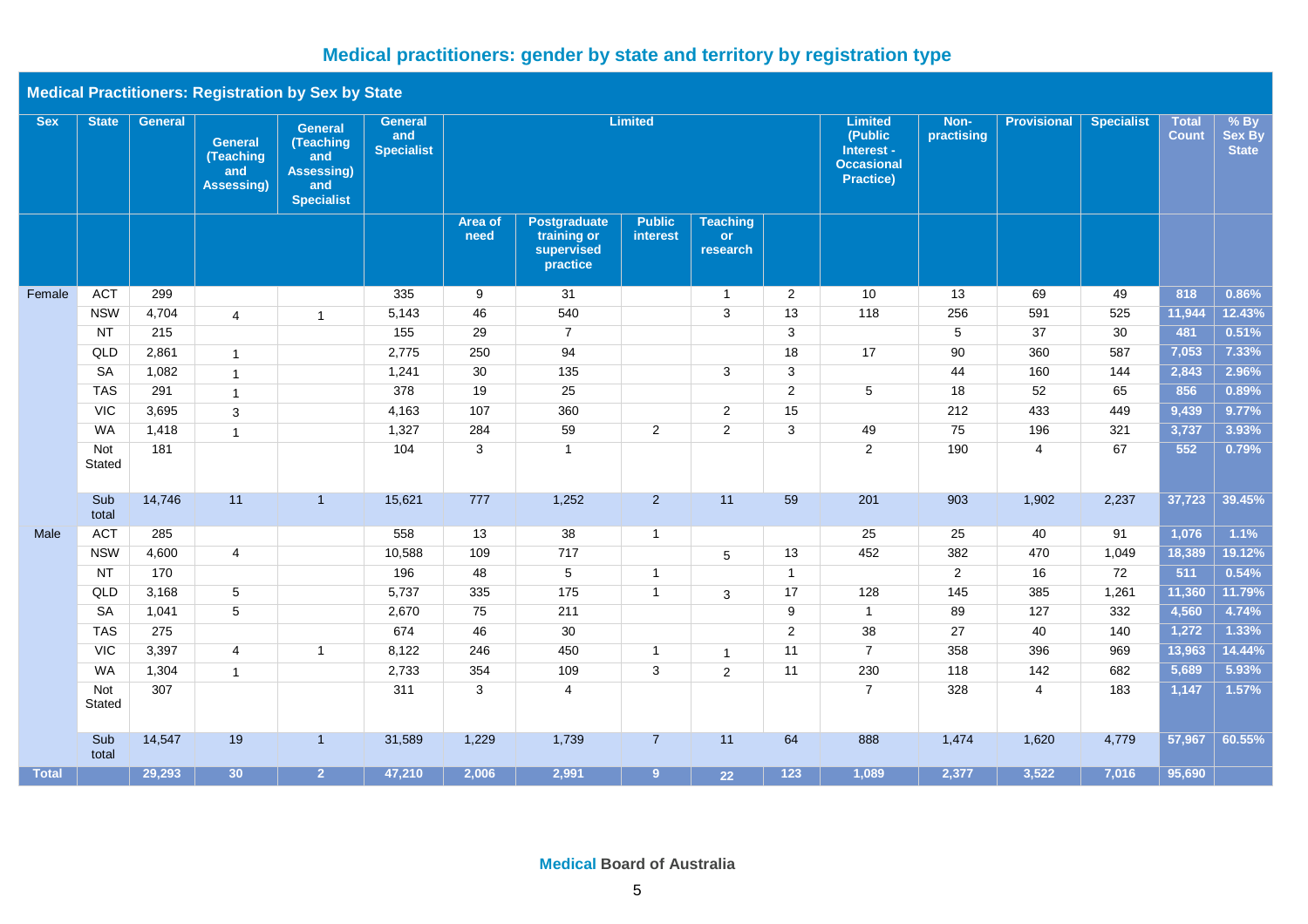# **Medical practitioners: specialist registration by area of specialist practice**

<span id="page-5-1"></span><span id="page-5-0"></span>

| <b>Speciality</b>                                   | <b>ACT</b>      | <b>NSW</b>   | <b>NT</b>       | QLD   | <b>SA</b>    | <b>TAS</b>     | <b>VIC</b>   | <b>WA</b>               | <b>No</b><br><b>PPP</b> | Grand<br><b>Total</b> |
|-----------------------------------------------------|-----------------|--------------|-----------------|-------|--------------|----------------|--------------|-------------------------|-------------------------|-----------------------|
| <b>Addiction medicine</b>                           | $\mathbf{3}$    | 64           | $\mathbf{1}$    | 27    | 14           | 10             | 31           | 12                      | $\mathbf{3}$            | 165                   |
| Anaesthesia                                         | 70              | 1,293        | 35              | 877   | 351          | 111            | 1,050        | 456                     | 100                     | 4,343                 |
| Dermatology                                         | $5\phantom{.0}$ | 179          | $\mathbf{1}$    | 75    | 38           | $\overline{7}$ | 118          | 37                      | $\overline{7}$          | 467                   |
| <b>Emergency medicine</b>                           | 33              | 349          | 25              | 317   | 97           | 38             | 373          | 163                     | 39                      | 1,434                 |
| <b>General practice</b>                             | 411             | 7,455        | 224             | 4,723 | 1,890        | 623            | 5,648        | 2,301                   | 147                     | 23,422                |
| Intensive care medicine                             | 22              | 219          | 10              | 161   | 65           | 17             | 169          | 61                      | 20                      | 744                   |
| <b>Medical administration</b>                       | 13              | 98           | 6               | 84    | 20           | 4              | 65           | 29                      | 8                       | 327                   |
| <b>Obstetrics and gynaecology</b><br><b>Total</b>   | 32              | 532          | 12              | 335   | 133          | 39             | 477          | 154                     | 45                      | 1,759                 |
| Gynaecological oncology                             |                 | 15           |                 | 9     | 4            | $\mathbf{1}$   | 11           | 2                       |                         | 42                    |
| Maternal-fetal medicine                             |                 | 13           | 1               | 7     | 3            |                | 9            | 5                       | 1                       | 39                    |
| Obstetrics and gynaecological ultrasound            |                 | 13           |                 | 5     | 4            |                | 53           | 3                       | 2                       | 80                    |
| Reproductive endocrinology and infertility          |                 | 27           |                 | 4     | 6            | $\mathbf{1}$   | 13           | 2                       |                         | 53                    |
| Urogynaecology                                      | $\mathbf{1}$    | 10           |                 | 5     | $\mathbf{1}$ |                | 8            | 4                       |                         | 29                    |
| No sub-speciality declared                          | 31              | 454          | 11              | 305   | 115          | 37             | 383          | 138                     | 42                      | 1,516                 |
| Occupational and environmental medicine             | 16              | 92           | $\mathbf{1}$    | 40    | 28           | $\overline{7}$ | 65           | 40                      | $\overline{7}$          | 296                   |
| Ophthalmology                                       | 12              | 351          | $5\phantom{.0}$ | 155   | 70           | 20             | 217          | 72                      | 12                      | 914                   |
| <b>Paediatrics and child health</b><br><b>Total</b> | 35              | 717          | 24              | 389   | 163          | 37             | 539          | 224                     | 49                      | 2,177                 |
| Clinical genetics                                   |                 | 11           |                 | 1     |              |                | 4            | 1                       |                         | 17                    |
| Community child health                              |                 | 9            |                 | 8     | 2            |                | 4            |                         | 1                       | 24                    |
| General paediatrics                                 | 27              | 559          | 19              | 318   | 128          | 32             | 421          | 163                     | 28                      | 1,695                 |
| Neonatal and perinatal medicine                     | 6               | 38           |                 | 17    | 8            | 3              | 35           | 16                      | 2                       | 125                   |
| Paediatric cardiology                               |                 | 5            | $\mathbf{1}$    | 3     |              |                | 5            | $\overline{\mathbf{A}}$ | $\mathbf{1}$            | 19                    |
| Paediatric clinical pharmacology                    |                 | $\mathbf{1}$ |                 |       |              |                |              |                         |                         | $\mathbf{1}$          |
| Paediatric emergency medicine                       |                 | 7            |                 | 6     | 4            |                | 6            | 6                       | 1                       | $30\,$                |
| Paediatric endocrinology                            |                 | 7            | 1               | 4     | 1            |                | $\mathbf{1}$ | 2                       |                         | 16                    |
| Paediatric gastroenterology and hepatology          |                 | 4            |                 | 2     | 1            |                | 5            | 1                       | 2                       | 15                    |
| Paediatric haematology                              |                 | 3            |                 | 1     |              |                | 1            | 1                       |                         | 6                     |
| Paediatric immunology and allergy                   |                 | 3            |                 | 3     | 3            |                | 2            |                         |                         | 11                    |
| Paediatric infectious diseases                      |                 | 3            |                 | 3     |              |                | 6            |                         |                         | 12                    |
| Paediatric intensive care medicine                  |                 | 3            |                 |       |              |                |              |                         |                         | $\mathbf{3}$          |
| Paediatric medical oncology                         |                 | 4            |                 | 3     |              |                | 3            | 3                       |                         | 13                    |
| Paediatric nephrology                               |                 | 4            |                 |       |              |                |              |                         |                         | 4                     |
| Paediatric neurology                                |                 | 11           |                 | 3     | 1            |                | 4            | 1                       | 2                       | 22                    |
| Paediatric rehabilitation medicine                  |                 | 4            |                 |       | 1            |                |              |                         |                         | $5\phantom{.0}$       |
| Paediatric respiratory and sleep medicine           |                 | 9            |                 | 4     |              |                | 3            | 3                       |                         | 19                    |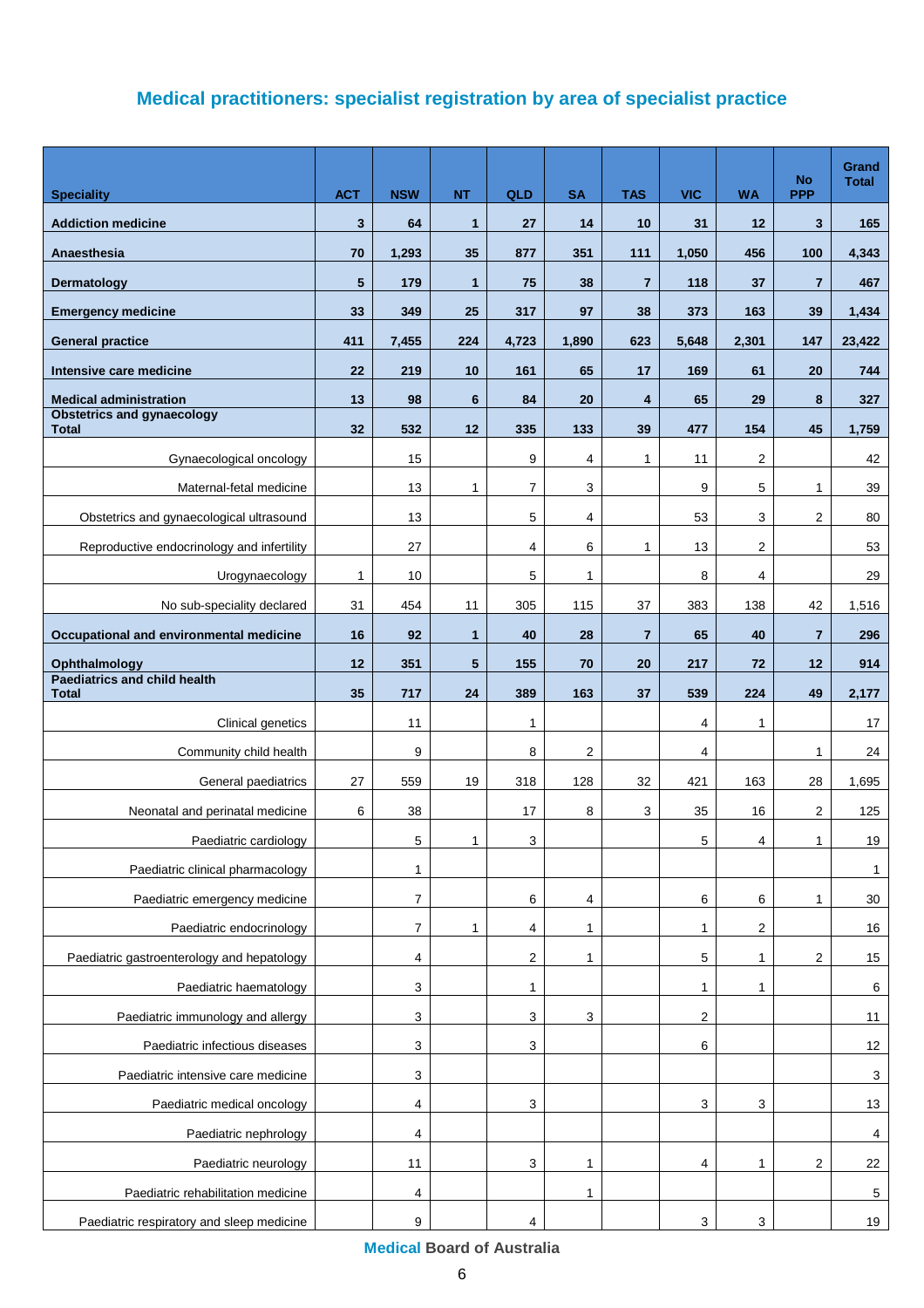| Paediatric rheumatology                           |                         | 3              |                         | 1              | 1         |                | 3              | 1         |                         | $\boldsymbol{9}$      |
|---------------------------------------------------|-------------------------|----------------|-------------------------|----------------|-----------|----------------|----------------|-----------|-------------------------|-----------------------|
| No sub-speciality declared                        | $\overline{\mathbf{c}}$ | 29             | 3                       | 12             | 13        | $\overline{c}$ | 36             | 22        | 12                      | 131                   |
| <b>Pain medicine</b>                              | $\overline{2}$          | 80             |                         | 49             | 29        | 8              | 38             | 28        | 4                       | 238                   |
| <b>Palliative medicine</b>                        | 6                       | 92             | $\mathbf{2}$            | 39             | 21        | 12             | 56             | 26        | $5\phantom{.0}$         | 259                   |
| <b>Pathology</b><br><b>Total</b>                  | 54                      | 756            | 10                      | 399            | 194       | 51             | 511            | 230       | 23                      | 2,228                 |
| Anatomical pathology (including<br>cytopathology) | 15                      | 257            | 3                       | 159            | 62        | 16             | 183            | 84        | 8                       | 787                   |
| Chemical pathology                                | $\overline{c}$          | 21             |                         | 14             | 9         | $\overline{2}$ | 20             | 15        | 3                       | 86                    |
| Forensic pathology                                |                         | $\overline{7}$ | $\mathbf{1}$            | 14             | 4         | $\overline{2}$ | 10             | 3         | 1                       | 42                    |
| General pathology                                 | 13                      | 184            | 3                       | 82             | 59        | 13             | 127            | 37        | 3                       | 521                   |
| Haematology                                       | 10                      | 155            | $\overline{\mathbf{c}}$ | 74             | 36        | 11             | 114            | 34        | 3                       | 439                   |
| Immunology                                        | 6                       | 46             |                         | 11             | 9         | $\mathbf{1}$   | 18             | 15        |                         | 106                   |
| Microbiology                                      | 5                       | 73             | $\mathbf{1}$            | 39             | 15        | 6              | 37             | 30        | 1                       | 207                   |
| No sub-speciality declared                        | 3                       | 13             |                         | 6              |           |                | $\overline{2}$ | 12        | 4                       | 40                    |
| <b>Speciality</b>                                 | <b>ACT</b>              | <b>NSW</b>     | <b>NT</b>               | QLD            | <b>SA</b> | <b>TAS</b>     | <b>VIC</b>     | <b>WA</b> | <b>No</b><br><b>PPP</b> | Grand<br><b>Total</b> |
| Physician<br><b>Total</b>                         | 177                     | 2,696          | 65                      | 1,460          | 805       | 160            | 2,528          | 713       | 139                     | 8,743                 |
| Cardiology                                        | 17                      | 371            | 5                       | 230            | 105       | 17             | 303            | 76        | 29                      | 1,153                 |
| Clinical genetics                                 |                         | 34             |                         | $\overline{7}$ | 9         |                | 15             | 5         |                         | 70                    |
| Clinical pharmacology                             |                         | 12             |                         | 11             | 8         |                | 11             | 5         | 3                       | 50                    |
| Endocrinology                                     | 10                      | 182            | 5                       | 104            | 31        | 11             | 171            | 41        | 1                       | 556                   |
| Gastroenterology and hepatology                   | 22                      | 235            | $\overline{c}$          | 129            | 59        | 12             | 211            | 57        | 11                      | 738                   |
| General medicine                                  | 37                      | 393            | 11                      | 318            | 248       | 32             | 543            | 117       | 29                      | 1,728                 |
| Geriatric medicine                                | 9                       | 181            | $\overline{2}$          | 74             | 48        | $\overline{7}$ | 161            | 54        | 4                       | 540                   |
|                                                   | 8                       | 164            | $\overline{2}$          | 80             | 37        | 9              | 128            | 29        | 9                       | 466                   |
| Haematology<br>Immunology and allergy             | $\overline{7}$          | 52             | $\mathbf{1}$            | 14             | 12        | $\mathbf{1}$   | 27             | 20        | $\mathbf 2$             | 136                   |
| Infectious diseases                               | $\boldsymbol{7}$        | 81             | 12                      | 47             | 28        | 8              | 127            | 26        | 6                       | 342                   |
| Medical oncology                                  | 9                       | 142            | 2                       | 84             | 40        | 9              | 185            | 36        | 4                       | 511                   |
| Nephrology                                        | $\boldsymbol{7}$        | 142            | 12                      | 71             | 27        | 10             | 135            | 34        | 9                       | 447                   |
| Neurology                                         | $10$                    | 177            | $\mathbf{1}$            | 63             | 34        | $\overline{7}$ | 164            | 40        | 8                       | 504                   |
| Nuclear medicine                                  | $\boldsymbol{7}$        | 99             |                         | 30             | 26        | $\overline{7}$ | 57             | 18        | 1                       | 245                   |
| Respiratory and sleep medicine                    | 12                      | 182            | $\overline{4}$          | 118            | 49        | 14             | 148            | 53        | 6                       | 586                   |
| Rheumatology                                      | 8                       | 110            | $\mathbf{1}$            | 48             | 33        | $\overline{7}$ | 94             | 28        | 4                       | 333                   |
| No sub-speciality declared                        | 7                       | 139            | 5                       | 32             | 11        | 9              | 48             | 74        | 13                      | 338                   |
| <b>Psychiatry</b>                                 | 56                      | 997            | 15                      | 597            | 279       | 57             | 916            | 266       | 45                      | 3,228                 |
| <b>Public health medicine</b>                     | 28                      | 133            | 25                      | 83             | 32        | 12             | 81             | 41        | 8                       | 443                   |
| <b>Radiation Oncology</b>                         | 11                      | 112            | $\mathbf{1}$            | 66             | 22        | 8              | 101            | 21        | 3                       | 345                   |
| <b>Radiology</b><br><b>Total</b>                  | 49                      | 635            | $\mathbf{2}$            | 398            | 174       | 47             | 536            | 224       | 92                      | 2,157                 |
| Diagnostic radiology                              | 40                      | 563            | $\overline{2}$          | 340            | 156       | 39             | 445            | 199       | 80                      | 1,864                 |
| Diagnostic ultrasound                             |                         | 1              |                         |                |           |                | $\mathsf 3$    |           |                         | 4                     |
| Nuclear medicine                                  |                         |                |                         |                |           |                |                |           |                         |                       |